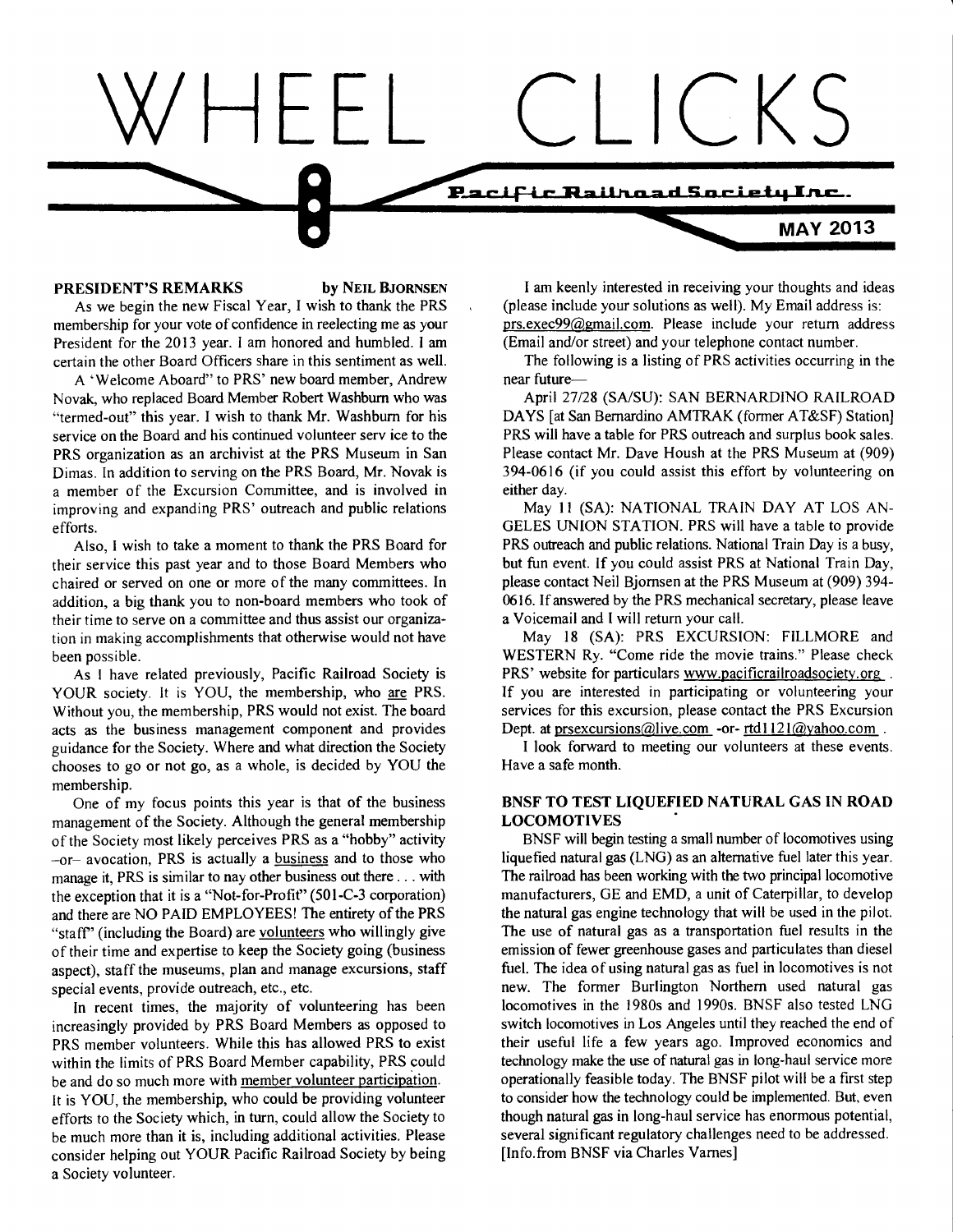

# **WHEEL CLICKS MAY 2013 VOLUME 77, NO. 2**

**EDITOR DICK FINLEY TECHNICAL EDITOR ....................... CHARLES VARNES MAILER JOHN STALLKAMP** 

Opinions expressed in unsigned articles are those of the editorial board, and do not necessarily reflect the opinions of the Society, its officers or directors. Opinions in signed articles are those of the author only. All rights reserved. ISSN: 0043-4744. ©2013 BY PACIFIC RAILROAD SOCIETY, INC.

Published monthly by **PACIFIC RAILROAD SOCIETY, INC.** The Society is a California chartered, nonprofit organization of those who share an interest in railroad operations, travel and history. Address **and telephone are the same**  as for Pacific Railroad Museum.

| PARTICIPATING MEMBER  \$45.00 per year |  |
|----------------------------------------|--|
| SUSTAINING MEMBER  \$60.00 per year    |  |
| CORPORATE MEMBER  \$110.00 per year    |  |
|                                        |  |

**PACIFIC RAILROAD MUSEUM** is operated by Pacific Railroad Society at 210 W. Bonita Ave., San Dimas, CA 91773. Telephone: (909) 394-0616. Museum e-mail: PRSTrainman@aol.com Open Saturdays: 10 a.m.-4 p.m.; Mondays: 12-5 p.m.; Wednesdays: 12-5 p.m. **MUSEUM CURATOR DAVID HOUSH** 

**EXCURSION DIRECTOR ................. MARTI ANN DRAPER** 

WEBMASTER ................................ RUSSELL HOMAN INTERNET Home Page: http://www. pacificrailroadsociety.org

| BOARD OF DIRECTORS OF PACIFIC RAILROAD SOCIETY, INC. |  |
|------------------------------------------------------|--|
|                                                      |  |
| VICE-PRESIDENT  VIRGINIA GRUPP                       |  |
|                                                      |  |
|                                                      |  |
| DIRECTOR (2011-2014)  LARRY AANDAHL                  |  |
|                                                      |  |
| DIRECTOR (2012-2015)  MARTI ANN DRAPER               |  |
|                                                      |  |
|                                                      |  |

## **PRS AND PRM MEETINGS**

| May 1, 8,  | PRM open Wednesday, 12:00 p.m. to 5:00 p.m.  |
|------------|----------------------------------------------|
| 15, 22, 29 | 210 W. Bonita Ave., San Dimas.               |
| May 3      | PRS Board Meeting, 7:30 p.m., Valencia Room, |
| Friday     | Joslyn Center, 210 N. Chapel Ave., Alhambra. |
| May 4, 11, | PRM open Saturday, 10:00 a.m. to 4:00 p.m.   |
| 18,25      | 210 W. Bonita Ave., San Dimas                |
| May 4, 11, | Saunders Yard open Saturday, 8:30 a.m. to ?  |
| 18,25      | Noakes St. & Herbert Ave., Commerce.         |
| May 6, 13, | PRM open Monday, 12:00 p.m. to 5:00 p.m.     |
| 20, 27     | 210 W. Bonita Ave., San Dimas.               |
| May 10     | PRS Membership Meeting, 7:30 p.m., Alhambra  |
| Friday     | Joslyn Center, 210 N. Chapel Ave., Alhambra. |
| May 29     | June Wheel Clicks Mailing Party, 10:00 a.m.  |
| Wednesday  | 1240 Dominion Ave., Pasadena, CA 91104       |
|            |                                              |

**PROGRAM by** RUSS **DAVIES**  May 10: **Our noted photographer, Steve Crise,** will be our presenter this evening. The program will be **unpublished Donald Duke PE and SP images,** digital images, of course.

**The late Don Duke, from San Marino,** was widely known as a publisher, author, and photographer. We have all of his books at **PRM. Be there, and bring** *digital* **briefs!** 

# **WINTERAIL 2013 (STOCKTON, IN PARTICULAR)**

**by** RUSS **DAVIES** 

I was asked by *Wheel Clicks* Editor Finley to share my experiences at this year's Winterail, and include some pictures.

For those of you who haven't been to a Winterail (my first was only 2012), let me tell you a bit about it. The fans go to Stockton each year to **see pictures,** not to **take pictures!** 

There are no excursions, no "run-bys," nothing of that type. The format consists of outstanding presentations by noted railroad-related photographers, authors, and presenters. The whole event lasts for only one day, plus two evenings: the evening before, Friday, and the evening of the "main event," Saturday.

As **Dave Housh** reported in the April *Wheel Clicks,* PRS had a successful "business trip," selling about \$2400 worth of surplus books. PRS was also well represented by Steve **C rise**  and **Ed Saalig,** both of whom made excellent presentations on the agenda!

Back to my article assignment. I was there solely to help in the book selling effort. HOWEVER, I have wanted to explore, and take some pictures in **Stockton** for quite some time. In the past, I've just breezed through without spending much time.

This time I went to Stockton a day early, just to explore, and take some pictures. So I'm putting tegether a little picture story about Stockton railroading "Then and Now," and it will feature Stockton's home town-line , the **Central California Traction Company,** which is still functioning but now diesel!

Dick tells me he's already committed some of the images for his "six-up" image format for this issue, so I'll serialize this, some now, and some in a future issue. The captions will explain.

Enjoy your visit to Stockton!

## **EXPO LIGHT RAIL CONSTRUCTION**

The Expo Construction Authority's contractor, Balfour Beatty Infrastructure, Inc., and its subcontractors will begin the next stage of the Expo Project by implementing all of the necessary activities to support the construction of the Venice Boulevard Bridge. New traffic controls and excavation for the bridge foundations on the Expo right-of-way in the city of Los Angeles is also being implemented.

The Venice Boulevard Bridge construction is anticipated to take approximately nine months to construct. The work will require significant temporary traffic impacts as a result of reducing the number of travel lanes in the work area.

Most bridge work will occur during the daytime, but night work is anticipated. Some related night work activities will result in additional intermittent lane and roadway closures during the bridge construction period. Supplemental notices and electronic message boards will be used to advise the public when scheduled.

Work hours: Day Work — 7 a.m. to 6 p.m. Monday through Friday. Night Work — 9 p.m. to 6 a.m. Sunday through Thursday. Construction will take place on the Expo ROW, Venice and Robertson Boulevards.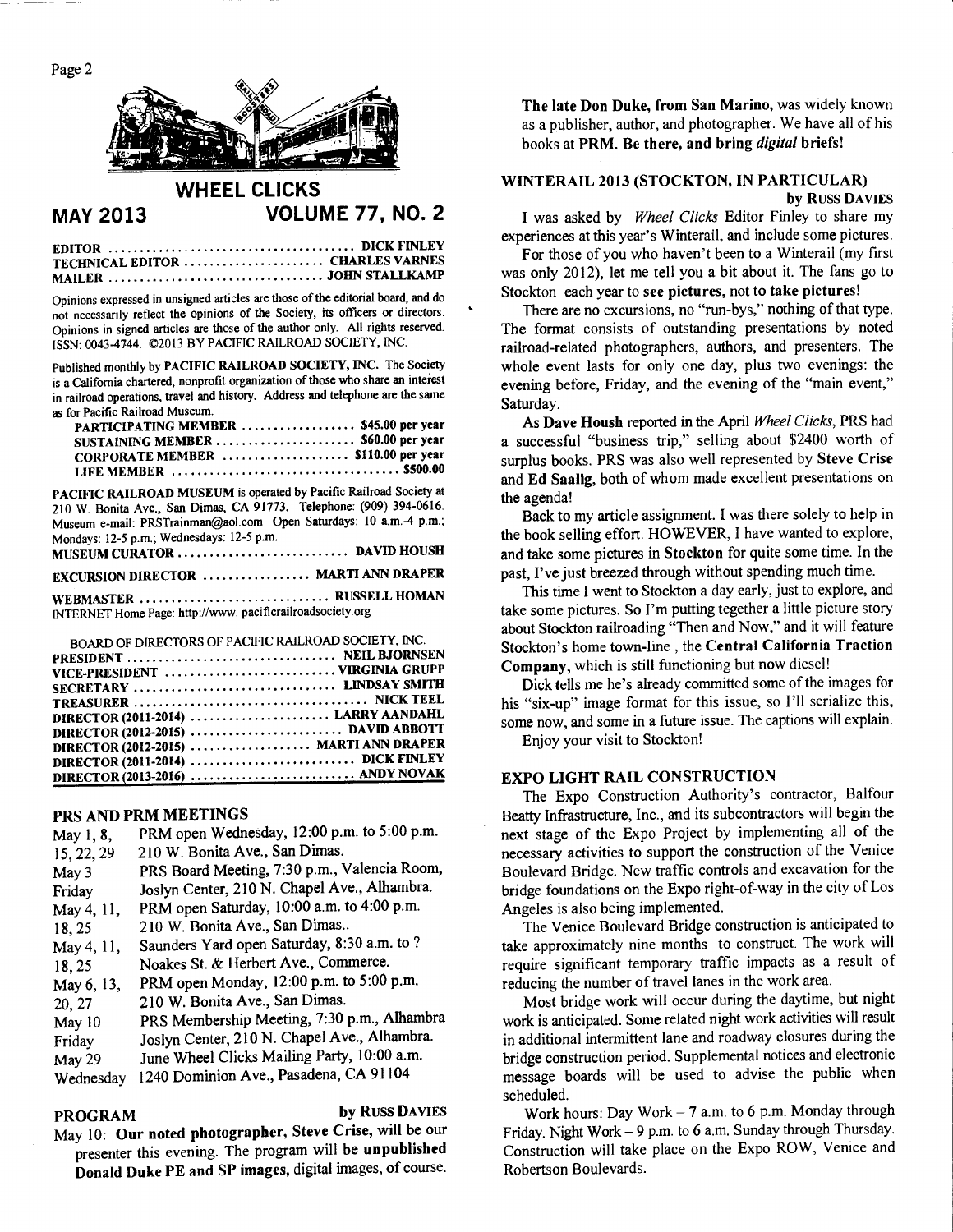Additional night work activities and intermittent closures will take place during the bridge construction period. Pedestrian access will be maintained at all times or via a designated walkway installed by the contractor.

Local access to businesses and residences will be maintained throughout all construction activities.

[Info. from *Culver City News]* 

# METRO **GOLD LINE FOOTHILL EXTENSION CONSTRUCTION AUTHORITY ACTIVITIES**

Metro Gold Line Foothill Extension Construction Authority, on March 22, 2013, unveiled numerous upgrades to their agency website to make it easier for the community to stay up to date on current construction activities, and how the community may be impacted. A major component of the recent upgrades is the introduction of new interactive, construction activity maps. The maps provide up-to-the-day snapshots of construction activity, as well as important community impact information like lane and road closures, detour routes, hours of construction, and more.

The new maps make it possible for project stakeholders to view construction activity along the entire 11.5-mile project corridor, or to find information about their particular community. The maps link to current construction notices and detour maps, as well as different pages on the agency website where more detailed information is available about construction and station plans. Such detail is necessary as work on 24 bridges, 18 street crossings, six stations, the Gold Line Operations Campus and 11.5-miles of track-work continue to ramp up.

Release of the construction activity maps and other website upgrades are the latest elements of an extensive communication program implemented by the Construction Authority to proactively inform the community about the Foothill Extension project. Community stakeholders are also encouraged to sign-up for updates through the Construction Authority website to receive construction e-notices, monthly e-news updates, text message alerts and more.

The recently released construction activity maps can be found at www.foothillextension.org.

[Info. from Metro Gold Line Foothill Extension Construction Authority via Charles Varnes]

## **BRIDGE ABOUT TO BREAK GROUND**

Arcadia officials celebrated April 12 the groundbreaking of a nearly \$12.5 million Gold Line bridge that will be built over Santa Anita Avenue south of Colorado Boulevard. Starting on or near May 1, the new bridge's construction, which will take seven months, will cause land closures on Santa Anita Avenue, disruptions and disclosures, including not being able to enter In-N-Out Burger from Santa Anita Avenue for four months.

However, officials say the bridge  $-$  which is being paid for by a voter-approved bond measure and city transportation funds — will provide a safer and less disruptive alternative than an atground crossing that was originally slater there.

The Santa Anita Avenue bridge is among the more than 20 being built or modified to make way for the \$735 million, 11.5 mile foothill extension from Pasadena to Azusa. Work will commence as soon as the bulk of construction of the Colorado Boulevard bridge is completed. During the first four months of

construction, the right lanes on northbound and southbound Santa Anita Avenue between Santa Clara Street and Newman Avenue will be closed. La Porte Street will also be closed at Santa Anita Avenue during this time. Full nighttime closures of Santa Anita Avenue will take place at the beginning of the phase.

Metro representative Lisa Levy Buch said the authority is working closely with affected businesses on Santa Anita Avenue. Much said they're "putting extra signs from the street so it's very clear to people how to get to a business and will monitor the situation.

Doug Tessitor, chairman of the Gold Line Construction Authority and a Glendora councilman, said the groundbreaking was "a giant step forward" for the project. Having Arcadia step up and provide funds for the bridge is also "huge," he said. "Arcadia just recognized this reality of the situation, stepped up and did what any good partner and citizen would do," he said. "They accepted responsibility."

The foothill extension from Pasadena to Azusa is slated for completion in 2015. For more information, go to www.foothillextension.org.

{Info. from *Pasadena Star-News]* 

# **POMONA OFFICIALS WANT SAY IN BRIDGE PLAN**

Although they support extending the Metro Gold Line Foothill Extension from Azusa to Montclair, Pomona officials have concerns about some aspects of the project within the city and they intent to have their voices heard — even if it requires litigation. At the top of the list of concerns is a massive bridge that would take the light rail line over Towne Avenue as well as concerns about traffic congestion on Garey Avenue, both in the northern side of the city.

In a March 5 letter to the Metro Gold Line Foothill Extension Construction Authority, Mayor Elliott Rothmann spells out the city's concerns. The letter ends by saying that if the final environmental impact report for the project is approved without addressing the city's concerns , Pomona "will have no other option than to pursue legal action to protect its interests."

The city is opposed to the Construction Authority's plans for a bridge that would carry the light rail line's cars over Towne Avenue. The bridge would take up about 1,000 feet on either side of Towne Avenue and would reach its highest point over Towne, Construction Authority representatives said recently. Such a bridge "starts going into our buildable space," Rothmann said.

The Construction Authority's plans call for building the Gold Line's track within a corridor that already is home to the BNSF Railway freight line, said Lisa Levy Buch, public affairs director for the Construction Authority. Gold Line tracks will be built to the north of the freight line's but in an area to the west of Garey Avenue. The freight line has a customer that needs to have access to the freight line tracks, Buch said.

The Gold Line tracks must shift from north of the freight line track to the south and back to the north, she said. The bridge will help accommodate that shift. In addition, the bridge will allow the light rail line car's above the freight train tracks and the commuter train tracks, Buch said.

The bridge doesn't necessarily have to be built at Towne, she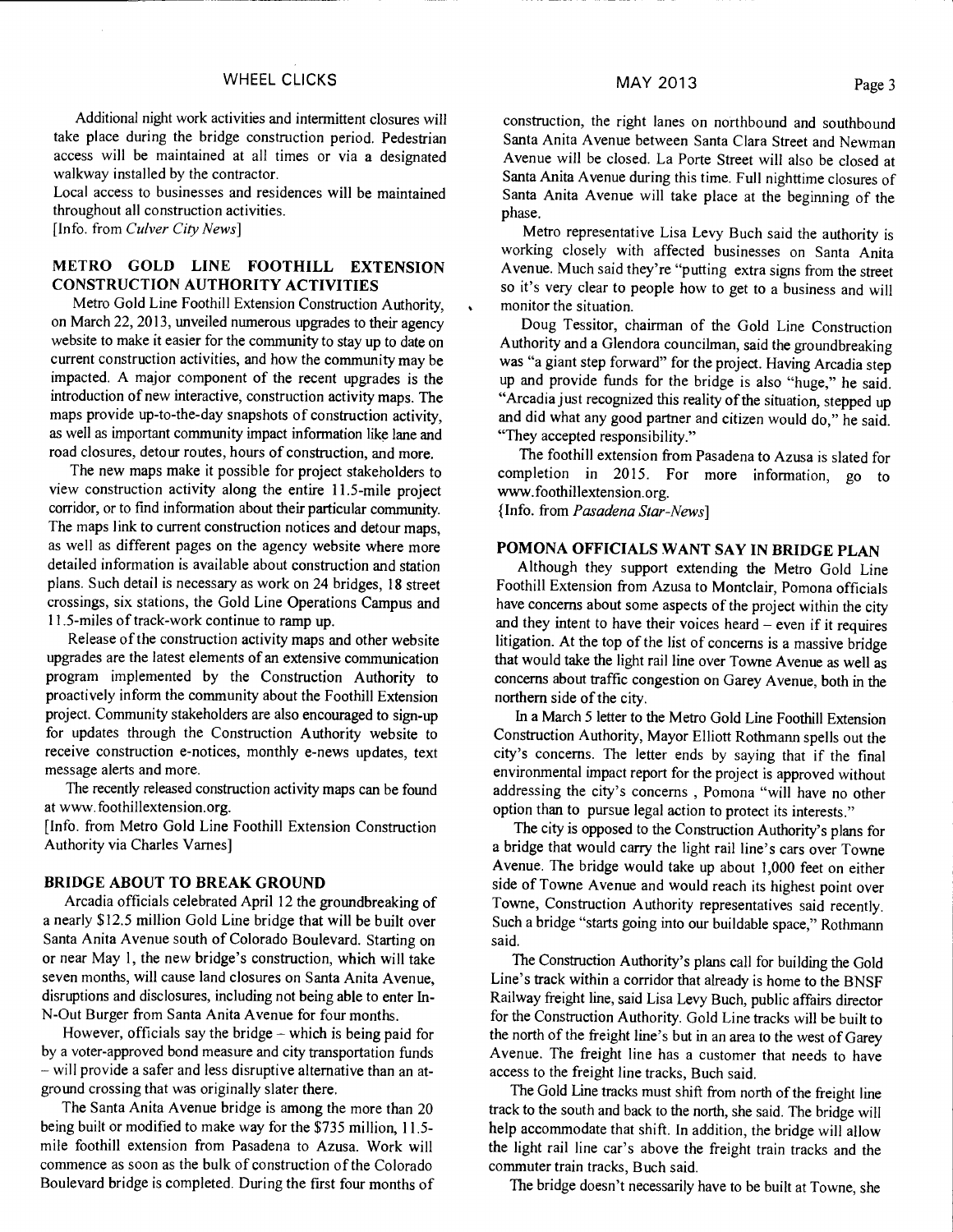said. "We could do it anywhere. It could be in the middle of a block," said Buch, but building it over Towne Avenue is seen as a good option because it would play a part in easing traffic congestion in the area. To be effective, the bridge must be high enough to go over the two existing rail lines and needs room to climb gradually before reaching its apex, Buch said.

City administrators said recently the bridge will essentially look like a freeway overpass that divides neighborhoods much like freeways have already done in addition to creating visual blight.

City officials also have concerns related to congestion along Garey Avenue. Garey, a major corridor in the city, already experiences backups near the existing Metrolink station in northern Pomona. Garey Avenue is also home to two medical institutions — Pomona Valley Hospital Medical Center, which is south of the tracks , and Casa Colina Centers for Rehabilitation to the north of the tracks. City Officials worry that additional congestion due to the light rail traffic could mean delays in reaching the medical facilities in an emergency.

Construction Authority representatives said recently congestion can be alleviated at Garey by adjusting sensors that trigger the closure of railroad gates when they detect an approaching train. As they are now, the track will block traffic even when a Metrolink commuter train makes a stop at the station and is not moving. The sensors are controlled by Metrolink but the agency doesn't think they require adjusting.

City Planning Manager Brad Johnson said recently a better option would be construct a trench and depress all three of the rail lines. Such an approach would address all the concerns and is a method that has been used effectively in other parts of the city, he said.

"They're successful and easier to be done," Rothmann said. "They are simpler and beneficial to the city." Trenching the lines through Pomona would mean adding to costs. [Info. from *Pasadena Star-News]* 

# TRAIN MUSEUM TOURISTS IN SAN FRANCISCO

Tourists queue up in long lines to ride San Francisco's famous cable cars without realizing they can jump aboard another form of transportation: a historic trolley. The city's streetcars, nicknamed museums-in-motion, are vintage trolleys imported from around the world. Along with cable cars, they from a steel triangle of tourist-friendly rails that deliver riders to Fisherman's Wharf, Union Square, Chinatown, Coit Tower and other famous locales.

Fare is \$2 for adults,  $75¢$  for youth and seniors. Info. *www.streetcar.org/museums-in-motion..* 

## PASSENGER TRAIN **UPDATES by** CHARLES VARNES AMTRAK

#### National Train Day 2013

National Train Day will be celebrated at Los Angeles Union Station from 11:00 a.m. to 4:00 p.m. on May 11, 2013. The National Train Day event at Los Angeles Union Station will feature free kids' activities sponsored by Chuggington, interactive and educational exhibits, model train displays and giveaways. Visitors will have the chance to tour private luxury railcars, freight and commuter trains, as well as current Amtrak

equipment.

More than 200 communities are expected to host events at local train stations, railroad museums and other locations commemorating this year's theme "trains matter."

Last year, more than 100 stations hosted a National Train Day event and more than 400 Amtrak employees volunteered their time to those events. As part of this year's efforts to celebrate the local impact of train travel, Amtrak announced a geographic expansion of its efforts, extending its support and resources to more than 200 stations system-wide.

#### Fiscal Year 2014 Funding Request

In its FY 2014 funding request to Congress, Amtrak is emphasizing the need for more federal capital investment to improve and expand intercity passenger rail while requesting significantly less in federal operating support.

For FY 2014, Amtrak is seeking \$373 million in federal operating support or about 17 percent less than it requested in FY 2013. This is made possible by an improved financial position where last fiscal year Amtrak covered 88 percent of its operating costs with ticket sales and other non-federal revenue sources, up from 85 percent the prior year. In addition, if current service levels are maintained, Amtrak's state revenues in FY 2014 should increase by approximately \$85 million as Amtrak and the states implement a Congressional requirement on cost allocation for short-distance routes.

Also for FY 2014, Amtrak is requesting \$2.065 billion in federal capital support to: maintain the Northeast Corridor and other Amtrak-owned or maintained infrastructure and equipment; advance the Gateway Program to expand track, tunnel and station capacity between Newark, N.J., and New York Penn Station; acquire new equipment; and improve accessibility for passengers with disabilities. Amtrak is also requesting \$212 million for debt service.

Ridership Growth Continues in FY 2013

Amtrak ridership increased in the first half of FY 2013 (Oct. 2012 — March 2013) and March set a record as the single best month ever in the history of America's Railroad®. In addition, October, December, and January each set individual monthly records.

Rebounding strongly from service disruptions caused by Superstorm Sandy and other severe weather, Amtrak ridership grew 0.9 percent in the first six months of FY 2013 as compared to the same period the prior year. In all, 26 of 45 routes posted ridership increases and Amtrak expects to end the fiscal year at or above last year's record of 31.2 million passengers.

*Northeast Corridor* ridership took a significant hit from Superstorm Sandy, is seeing a solid recovery and is predicted to show gains for the full fiscal year despite being down 1.2 percent for this six-month period. Ridership on state-supported and other short distance routes is up 2.7 percent and long-distance ridership grew 0.5 percent.

Routes with notable ridership growth in the first six months of FY 2013 include: *Palmetto* (+10.5 percent), *Coast Starlight*  (+10 percent), *Illini/Saluki* (+9.8 percent), *San Joaquin* (+8.9 percent), *Piedmont* (+8.6 percent), *Wolverine* (+8.2 percent), *Vermonter* (+6.7 percent), *Carolinian* (+6.3 percent), *Keystone Service* (+5.2 percent), *Springfield Shuttles* **(+5.2** percent), *Downeaster* (+4.8 percent), *Pacific Surfliner* (+4.3 percent), and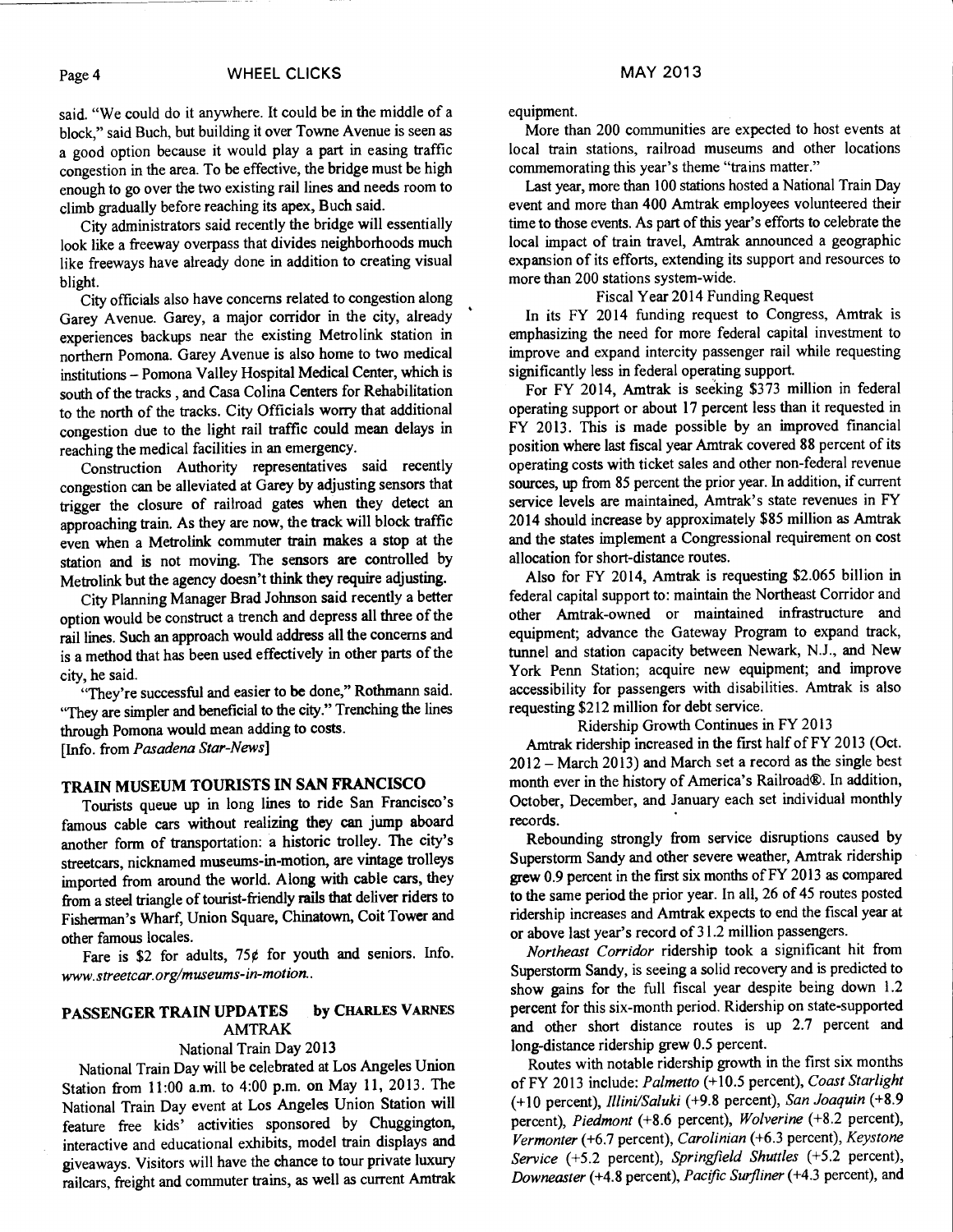#### *Pennsylvanian* (+4.3 percent).

The following tables present the ridership and ticket revenue for each Amtrak service type for the October 2012 through March 2013 period.

|                                                          | October-March FY13<br>Ridership |             |                      |
|----------------------------------------------------------|---------------------------------|-------------|----------------------|
|                                                          |                                 |             |                      |
|                                                          | <b>FY13</b>                     | <b>FY12</b> | % change<br>vs. FY12 |
| Northeast Corridor                                       | 5.482.637                       | 5,546,997   | $+2.7$               |
| State Supported and<br>Other Short Distance<br>Corridors | 7,350,618                       | 7,157,916   | $+2.7$               |
| Long Distance                                            | 2,258,789                       | 2,246,523   | $+0.5$               |
| <b>Amtrak Total</b>                                      | 15.092.044                      | 14,951,436  | $+0.9$               |

|                                                          | October-March FY13<br><b>Ticket Revenue</b> |               |                      |
|----------------------------------------------------------|---------------------------------------------|---------------|----------------------|
|                                                          |                                             |               |                      |
|                                                          | <b>FY13</b>                                 | <b>FY12</b>   | % change<br>vs. FY12 |
| Northeast Corridor                                       | \$98,249.681                                | \$89.244.922  | $+10.1$              |
| State Supported and<br>Other Short Distance<br>Corridors | \$42,175,492                                | \$38,308,802  | $+10.1$              |
| Long Distance                                            | \$44,672,770                                | \$43,632164   | $+2.4$               |
| <b>Amtrak Total</b>                                      | \$185,097,903                               | \$171,188,518 | $+8.1$               |

#### Historical On-Time Route Performance

The March 2013 historical on-time performance percentages for selected routes were:

| Route                   | March | February | Last 12 |
|-------------------------|-------|----------|---------|
|                         | 2013  | 2013     | months  |
| <b>Sunset Limited</b>   | 71.4% | 79.2%    | 78.2%   |
| <b>Texas Eagle</b>      | 54.8% | 89.3%    | 75.0%   |
| <b>Heartland Flyer</b>  | 80.6% | 78.6%    | 82.2%   |
| Southwest Chief         | 91.9% | 89.3%    | 92.8%   |
| California Zephyr       | 83.9% | 87.5%    | 85.6%   |
| <b>Empire Builder</b>   | 64.5% | 76.8%    | 72.8%   |
| Coast Starlight         | 90.3% | 94.6%    | 91.7%   |
| City of New Orleans     | 96.8% | 89.3%    | 90.6%   |
| Pacific Surfliner       | 87.3% | 91.0%    | 89.2%   |
| San Joaquin             | 63.2% | 92.0%    | 81.2%   |
| Capitol Corridor        | 94.4% | 96.8%    | 94.6%   |
| <b>Amtrak Cascades</b>  | 74.5% | 74.7%    | 72.5%   |
| <b>Illinois Service</b> | 87.3% | 90.4%    | 88.2%   |
| Missouri River Runner   | 96.0% | 93.8%    | 96.4%   |
| Hiawatha                | 94.1% | 90.8%    | 94.0%   |
| Michigan Services       | 53.1% | 55.4%    | 55.2%   |
| Acela Express           | 89.7% | 92.8%    | 88.7%   |
| Northeast Regional      | 87.3% | 88.8%    | 87.5%   |

#### LONG DISTANCE TRAINS Texas Eagle

The *Texas Eagle* will begin serving the city of Hope, Ark., starting April 4. Hope is the location of former President Bill Clinton's birthplace, now a historic site under the National Park Service. A major celebration is being planned in Hope with local and Amtrak officials later this spring.

The westbound *Texas Eagle* (Train 21) is scheduled to depart Hope at 5:09 every morning, with arrivals that morning in Dallas, that afternoon in Fort Worth and that evening in Austin and San Antonio.

The eastbound *Texas Eagle* (Train 22) is scheduled to depart Hope at 9:18 every evening, with arrivals in Little Rock that night, St. Louis the following morning and Chicago that afternoon.

## California Zephyr

On April 11, the westbound *California Zephyr* [Train 5 (April 10)] was detoured via the *Overland Route* through Wyoming due to a derailment east of the Moffat Tunnel on its normal route. The derailment was expected to be cleared by the time the eastbound *Zephyr* [Train 6 (April 10)] reached the scene, so it operated via its regular route.

#### Empire Builder

On April 7, the last three cars of the Seattle section of the *Empire Builder* [Train 7 (April 5)] were derailed by a landslide which struck the train. At the time the train was passing along the landslide-prone bluffs by Puget Sound.

There were no injuries to the passengers and crew. The derailed cars were uncoupled, and the passengers were taken to Mukilteo, where they were transferred to a bus bound for Seattle, according to BNSF and Amtrak.

Following the landslide the BNSF closed the line to passenger trains for the next 48 hours. The closure affected the *Empire Builder, Amtrak Cascades,* and *Sounder* commuter service.

On Dec. 27, 1959, the *Empire Builder* was stuck by two landslides. The first landslide swept three of the four units of the locomotive into Puget Sound at 3:50 p.m. The second slide 20 minutes later derailed the fourth unit and a combination baggage-mail car. Six other cars left the rails but remained upright.

During the 2012-2013 rainy season the line has been closed to Amtrak and *Sounder* trains on numerous occasions.

## Coast Starlight

The *Coast Starlight* detours via the San Joaquin Valley scheduled for April 8-10 were cancelled when the Union Pacific completed its trackwork project early. The last detour train was Train 11(March 29) operating on Saturday, March 30 between Oakland and Los Angeles via UP's former Southern Pacific through Fresno, Bakersfield and the Tehachapi Loop.

# WESTERN CORRIDORS

# New LOSSAN Corridor Timetable

The LOSSAN corridor issued a new Southern California Passenger Rail System Map and Timetables effective April 1, 2013. The timetable includes Amtrak *Coast Starlight* and *Pacific Surfliler, Coaster,* and *Metrolink* schedules. The *Metrolink*  schedules became effective on April 22. The timetable also shows transit connections at stations on the LOSSAN Corridor.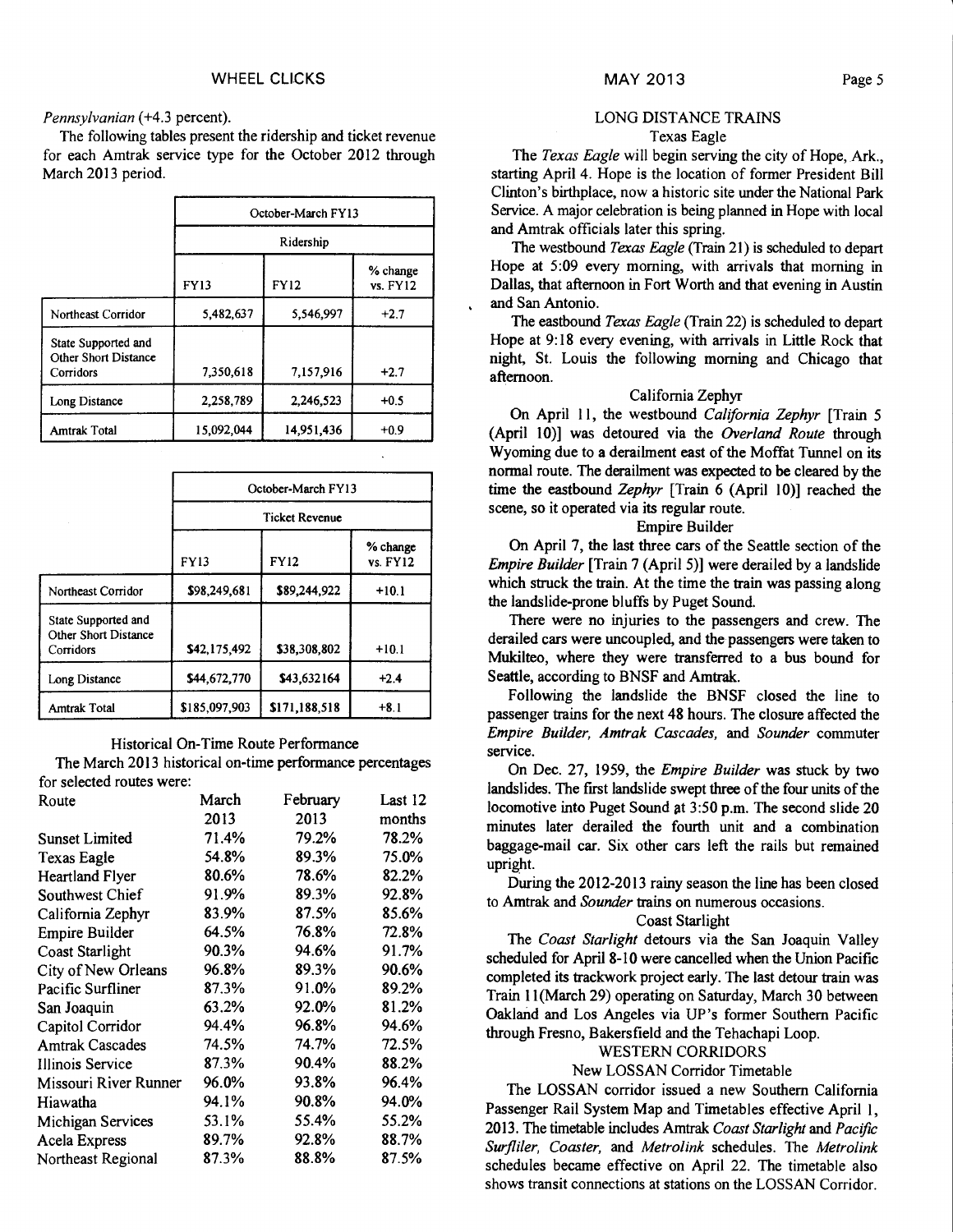The timetable is on the LOSSAN Corridor web site and can be found at http://www.sandag.org/uploads/projectid/ projectid\_420\_15743.pdf

#### Pacific Surfliner

From 12:30 a.m. Saturday morning, April 20, through 4:30 a.m. Monday morning, April 23, 2013, the North County Transit District will be performing track work south of Oceanside, California, installing crossovers and carrying out related signal work. The railroad will be closed and no trains will operate south of Oceanside.

During the closure some *Surfliners* will be cancelled, and others will have bus connections to stations between Oceanside  $\sim$ and San Diego.

## NORTHEAST CORRIDOR Empire Service

A new timetable took effect on April 7, for Amtrak's New York, Albany-Rensselaer, and Buffalo. N.Y. *Empire Service,* to accommodate changes made to Metro-North Railroad schedules.

The Metro North schedule changes are the result of the completion the Railroad's biggest and most ambitious service expansion in its 30-year history.

*Empire Service* trains operate on Metro North's tracks between Yonkers, N.Y. and Poughkeepsie, N.Y., a distance of 53 miles.

The *Empire Service* route is also served by the New York-Toronto *Maple Leaf* the New York-Montreal *Adirondack,* the New York-Rutland, Vt., *Ethan Allen Express,* and the New York-Chicago *Lake Shore Limited.* 

[Info. from Ken Ruben, Ed Von Nordeck]

# AAR APRIL STORED FREIGHT CARS REPORT

The Association of American Railroads reported that as of April 1, 2013, 311,449 freight cars were in storage, a decrease of 290 cars from March 1, 2013, and equal to 20.3 percent of the North American fleet, excluding cars without a load since before 2005.

For the last 12 months the number of stored freight cars (and the percentage of the fleet excluding cars without a load since before 2005) on the first day of the month was: for 2012, April, 299,324 (19.6); May, 307,957 (20.1); June, 312,938 (20.4); July, 317,681 (20.7): August, 314,971(20.6); September, 311,226 (20.3); October, 309,261 (20.2); November 304,410 (19.8); December, 308,780 (20.2); in 2013; January, 317,223 (20.7); February 315,541(20.6); March 311,739 (20.4).

[Info. from AAR Rail Time Indicators via Charles Varnes]

## RECORD 10.5 BILLION TRIPS TAKEN ON U.S. PUBLIC TRANSPORTATION IN 2012

The demand for public transportation rose last year as Americans took 10.5 billion trips, the second highest ridership since 1957, and 154 million more trips than the previous year, according to a report released on March 11, 2013,by the American Public Transportation Association (APTA). This was the seventh year in a row that more than 10 billion trips were taken on public transportation systems nationwide.

"In 2012, U.S. public transportation ridership grew at a record level as Americans took 10.5 billion trips. This is the second highest ridership since 1957, and it shows that there is a

growing demand for public transportation," said APTA President and CEO Michael Melaniphy. "Every mode of public transportation showed an increase in ridership. Public transit ridership grew in all areas of the country — north, south, east, and west -- in small, medium and large communities, with at least 16 public transit systems reporting record ridership."

"Considering the devastating impact of Hurricane Sandy on some of the nation's largest systems, this record level of ridership is truly significant," said Melaniphy.

According to APTA, 74 million trips were lost when public transit systems from Washington, D.C. to Boston were shut down due to Hurricane Sandy and the blizzard that followed the next week.

"Two big reasons for the increased national transit ridership are high, volatile gas prices and in certain localities, a recovering economy with more people returning to work," said Melaniphy. "Public transportation saves people money, and people save even more so when gas prices spike. Also, since nearly 60 percent of trips taken on public transportation are for work commutes, it makes sense that ridership increases in areas where the economy has improved and new jobs have been added."

Noting that people are changing their attitudes regarding travel, Melaniphy said, "There is a sea change going on in the way that people look at transportation. Americans want travel choices; they want to be able to choose the best travel option for their lives. This is an exciting time for the public transportation industry as more and more Americans support it and want it."

Melaniphy also pointed out that more Americans are supporting public transportation investment, as evidenced by the large number of transit-oriented ballot initiatives that passed in 2012. "Last year 49 out of 62 transit-oriented state and local ballot initiatives passed," said Melaniphy. "That means there was a nearly 80 percent passage rate. This extremely high rate of success demonstrates how important public transportation is to people and to communities."

The complete APTA 2012 ridership report can be found at : http://www.apta.com/resources/statistics/Documents/ Ridership/2012-q4-ridership-APTA.pdf

#### 2012 Ridership Breakdown

Light rail (modern streetcars, trolleys, and heritage trolleys) ridership increased 4.5 percent in 2012 with 21 out of 28 transit systems reporting increases. With a new rail line extension that opened in August 2011, the light rail in Hampton, VA saw an increase of 154%. Systems that showed double digit increases in 2012 were located in the following cities: Memphis, TN (28.4%); Dallas, TX (20.8%); Los Angeles, CA (18.5%); Salt Lake City, UT (14.7%); Pittsburgh, PA (14.7%); and Seattle, WA – Sound Transit (10.7%). Ridership in the following cities also saw increases at or above five percent: Sacramento, CA (7.1%); Phoenix, AZ (6.7%); and Houston, TX (5.8%), Seattle, WA — King County Dept. of Transportation (5.0%). Heavy rail (subways and elevated trains) ridership increased by 1.4 percent across the country as 10 out of 15 transit systems reported increases.

Heavy rail systems with the largest increases in ridership for 2012 were in the following cities: Cleveland, OH (9.7%); San Francisco, CA (7.8%); Miami, FL (5.2%); Chicago, IL (4.3%); and Los Angeles, CA (3.7%).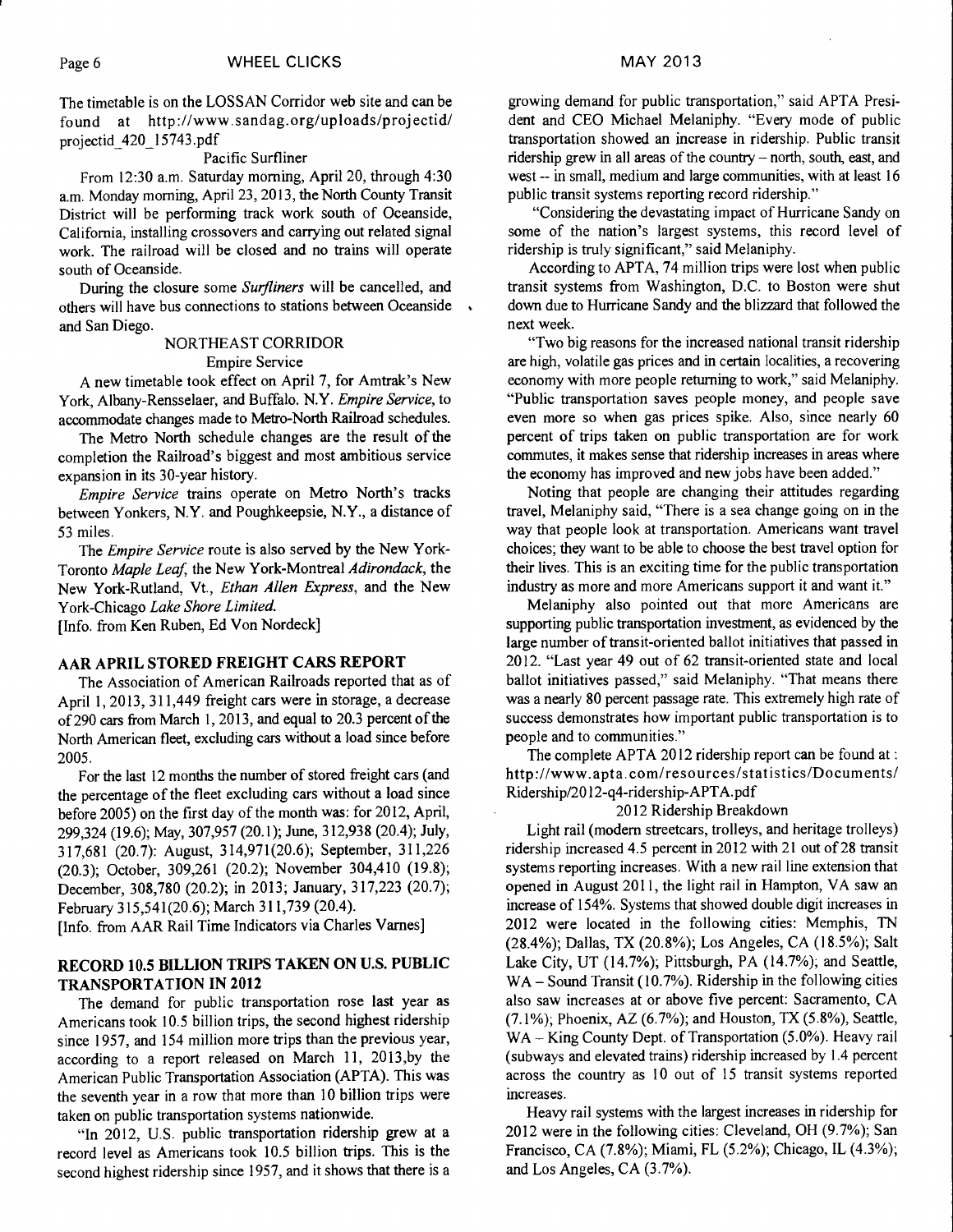Nationally, commuter rail ridership increased by 0.5 percent in 2012 as 18 out of 28 transit systems reported increases. With a new rail line extension that opened in June 2011, the commuter rail in Lewisville, TX, saw an increase of 97.3%. The following five commuter rail systems saw double digit increases in 2012: Austin, TX (26.8%); Salt Lake City, UT (14.7%); Stockton, CA (14.0%); San Carlos, CA (13.0%); and Seattle, WA (10.5%). Other cities with increases above five percent were: Portland, OR (8.2%); Portland, ME (7.1%), Baltimore, MD (6.6%); Harrisburg-Philadelphia, PA (5.7%); and Los Angeles, CA (5.2%).

Large bus systems reported an increase of 1 percent nationally, and 29 out of 38 large bus systems reported increases. Large bus systems with the increases above four percent were located in the following areas: Saint Louis, MO (7.1%); Providence, RI (6.2%); Arlington Heights, IL (4.9%); Seattle, WA – King County DOT (4.6%); Fort Lauderdale, FL (4.3%); Dallas, TX (4.3%), and Long Beach, CA (4.2%).

Demand response (paratransit) ridership increased in 2012 by 4.5 percent and trolleybus ridership increased by .24 percent.

Below is a sampling of 2012 record ridership that occurred on public transit nationwide.

Ann Arbor, MI - Ann Arbor Transportation Authority

Boston, MA — Massachusetts Bay Transportation Authority

Canton, OH - Stark Area Regional Transit Authority

- Champaign, IL Champaign Urbana Mass Transit **District**
- Charleston, SC Charleston Area Regional Transportation Authority
- Lewisville, TX Denton County Transportation Authority
- Minneapolis, MN Metro Transit
- Nashville, TN Metropolitan Transit Authority
- Olympia, WA Intercity Transit
- Orlando, FL Central Florida Regional Transportation Authority
- Phoenix, AZ Valley Metro
- Pompano Beach, FL South Florida Regional Transportation Authority - (2nd highest ridership ever)

Riverside, CA — Riverside Transit Agency

- St. Petersburg, FL Pinellas Suncoast Transit Authority
- San Bernardo, CA Omnitrans
- Seattle, WA Sound Transit

[Info. from American Public Transportation Association via Charles Varnes]

#### **50-YEAR LEASE FOR SITE PLANNED AS RAILYARD**

A controversial railyard at the Port of Los Angeles took another step forward the end of March when the Los Angeles Board of Harbor Commissioners agreed to a 50-year lease with Burlington Northern Santa Fe. The commission voted 4-0 March 21, with one abstention, to allow the Fort Worth, Texas, company use of a 102-acre plot on which it plans to build a new rail facility. The company claims the railyard will allow shippers to more efficiently move goods between the port and stores and retail warehouses.

The move was expected , as the commissioners had voted March 7 to approve the project — called the Southern California International Gateway. For the first five years, the port will be paid \$7.8 million annually. Rent afterward will be set to market rates, according to part documents. Also on March 21, the port approved a five-year site preparation and access agreement with BNSF. The company will pay almost \$6.3 million annually.

Many community groups have opposed the railyard, saying it could increase pollution levels for residents living near the project. Long Beach officials have also protested the project, saying commissioners failed to adequately address its impact on Long Beach. The Los Angeles City Council still must approve the railyard.

[Info. from the *Daily Breeze]* 

#### **`QUIET ZONES ' FOR WALNUT & INDUSTRY**

In April residents of south Walnut will no longer be awakened by the sound of train horns. The operators of 15 trains a day that barrel through Industry on the Union Pacific Railroad tracks will not be permitted to routinely sound their horns along a three-mile stretch called a 'quiet zone."

After nearly six years of effort, the "routine sounding of horns will be restricted 24 hours a day, seven days a week," according to the "Notice of Establishment of New Quiet Zone" signed by Industry City Manager Kevin Radecki on March 18.

The restriction should go into effect on April 22 for both Union Pacific freight trains and Amtrak passenger trains crossing Fairway Drive, Lemon Avenue, Brea Canyon Road and the Benton Feed Yard, said Upendra Joshi, project engineer with CNE Engineering, the outside firm contracted by the City of Industry. As yet, the cities have not heard an objection from the Federal Railroad Administration or the California Public Utilities Commission, the agencies responsible for enforcing quiet zones along railroad tracks in towns across the United States and California, respectively.

In 2006, residents who live in Snow Creek and other developments in Walnut south of Puente Avenue and north of Valley Boulevard began complaining about the loud train blasts that would literally make them jump or wake them up in the middle of the night, Su said. Some houses are located between 500 to 1,000 feet from the tracks, she said.

Since the train tracks are located in Industry, but the impacts fall on Walnut, Su and Walnut City Councilman Tony Cartagena began talking to Industry about working on a federal quiet zone. Industry had to make the intersections safer in order to render the horns unnecessary.

At Fairway Drive, there are three gates, while the intersection of the tracks at Lemon Avenue contains four gates, Joshi said. The idea is, the more gates the less chance of a car getting struck by a train. In addition, new traffic signals were installed to better control traffic and alert motorists to the rushing locomotive. For example, new traffic signals sense when the train is coming and switch to a flashing no right-turn message, he said. A better signal stops cars farther north of the tracks on Fairway. "We moved it north of the tracks. It is for the visibility of the drivers," Joshi said.